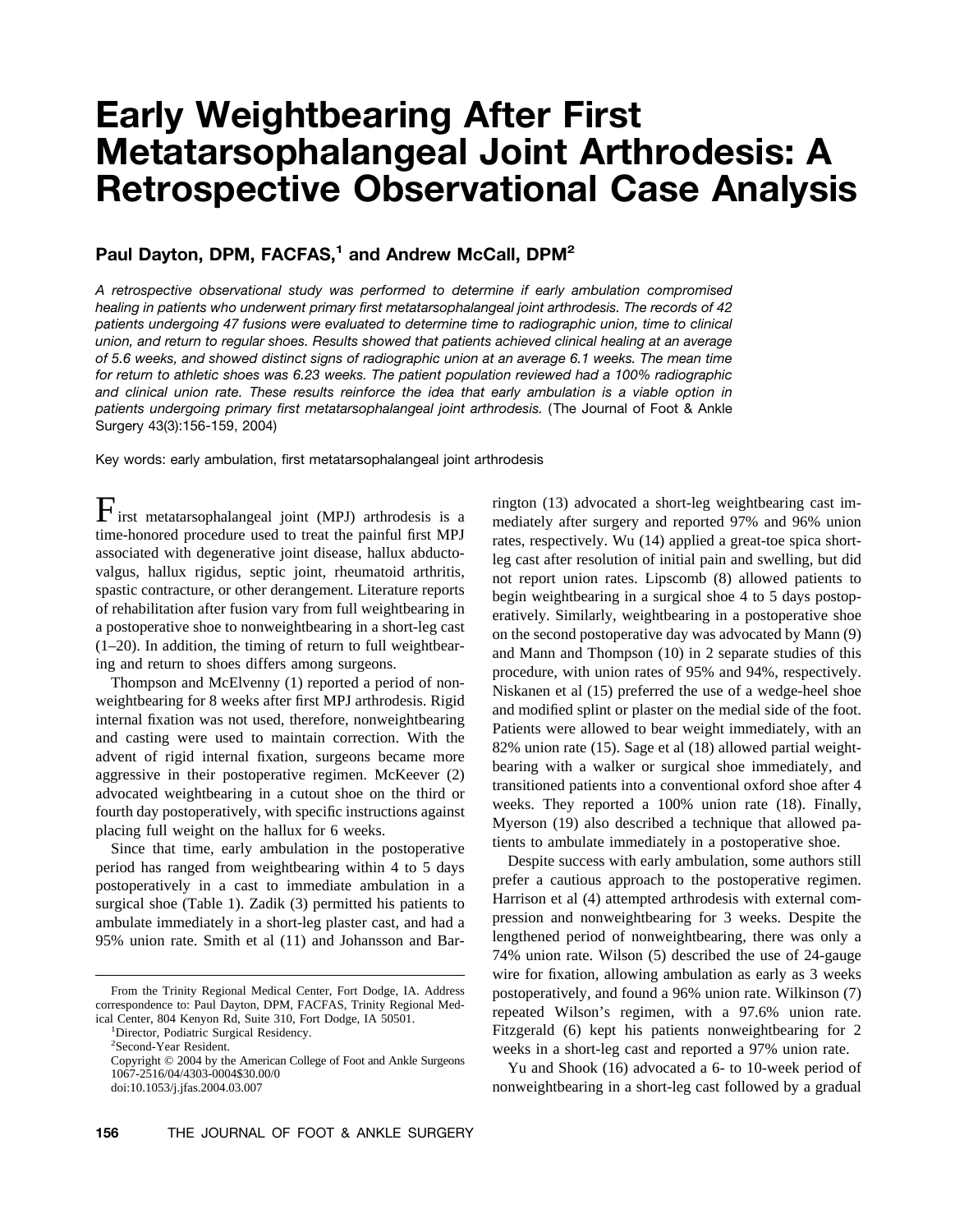#### **TABLE 1 Summary of various postoperative regimens and results**

| Date | Author (Reference)   | Time to<br>Ambulation | Type of Postoperative Footwear          | Fixation                          | <b>Union</b><br>Rate $(\%)$ |
|------|----------------------|-----------------------|-----------------------------------------|-----------------------------------|-----------------------------|
| 1952 | McKeever (2)         | First week            | Cutout shoe                             | Screw                             | <b>NR</b>                   |
| 1960 | Zadik (3)            | First week            | Short-leg Cast                          | Pidcock pin                       | 95                          |
| 1979 | Lipscomb (3)         | First week            | Surgical shoe                           | Single screw                      | <b>NR</b>                   |
| 1980 | Mann (9)             | First week            | Surgical shoe                           | Steinman pins                     | 95                          |
| 1984 | Mann et al (10)      | First week            | Surgical shoe                           | Steinman pins                     | 94                          |
| 1984 | Johansson et al (11) | First week            | Short-leg cast                          | Vitallium screw                   | 96                          |
| 1992 | Smith et al (13)     | First week            | Short-leg cast                          | Kirschner wires                   | 97                          |
| 1993 | Wu (14)              | First week            | Short-leg cast                          | Herbert screws                    | <b>NR</b>                   |
| 1993 | Niskanen et al (15)  | First week            | Wedge heel                              | Kirschner wires.<br>biologic rods | 82                          |
| 1997 | Sage et al (18)      | First week            | Surgical shoe, crutch/walker assistance | Various <sup>a</sup>              | 100                         |
| 2000 | Myerson (19)         | First week            | Surgical shoe                           | Various <sup>a</sup>              | ΝR                          |

**Abbreviation:** NR, not reported.

*a* A combination of fixation that may include Kirschner wires, screws, plates, or any combination thereof.

progression to a walking cast, a surgical shoe, and, eventually, a regular shoe. Recovery took up to 8 weeks beyond the nonweightbearing period (16). Recently, this regimen has become more aggressive, with recommended nonweightbearing for 4 to 6 weeks and protected weightbearing thereafter (20). Gregory et al (12) recommended nonweightbearing for 6 to 8 weeks and reported an 88% union rate, which is lower than studies that advocated early ambulation. Bouche et al (17) also recommended a period of 6 to 8 weeks of nonweightbearing, but did not report their union rate.

This study was undertaken to further evaluate the healing of first MPJ arthrodesis when immediate full weightbearing was allowed in a postoperative shoe. It was performed to help clarify the appropriate course of postoperative care with this procedure.

## **Materials and Methods**

Radiographic and medical records of 66 patients who underwent primary fusion of the first MPJ between 1995 and 2002 were retrospectively reviewed. Fusion was selected to treat the painful or dysfunctional first MPJ secondary to hallux abductovalgus, degenerative joint disease, or rheumatoid arthritis. Patients with long-standing diabetes, peripheral neuropathy, and peripheral arterial occlusive disease were excluded because of their high potential for delayed healing. Any patient who simultaneously underwent other procedures not amenable to early weightbearing was also excluded. A history of tobacco use or the use of any medications did not preclude inclusion in the study.

All patients were permitted to ambulate immediately postoperatively on the heel or the lateral aspect of their foot. Patients must have worn a standard surgical shoe to be included in the study. Postoperative evaluation was performed at weeks 1, 2, 4, 6, 9, and 12. The senior author performed all procedures and all postoperative clinical and radiographic evaluations. No special consideration was given to the type of fixation or arthrodesis preparation used, but all patients had some form of internal fixation.

Charts were reviewed for each patient and the following information was obtained. 1) Time to clinical union: clinical union was deemed present if the arthrodesis site was solid with manual stress and the patient was free of pain during examination and standing. 2) Time to radiographic union: radiographic union was defined by close apposition of the fusion surfaces without gapping, visible trabeculation across the arthrodesis site and absence of lucency adjacent to the fixation. Anteroposterior, medial oblique, and lateral radiographs were used to assess healing. 3) Time to athletic shoes: noted as the earliest date at which the patient could comfortably wear lace-up athletic shoes.

## **Results**

The records of 66 patients who underwent fusion of the first MPJ between 1995 and 2002 were reviewed. Twentyfour patients were excluded, according to the previously mentioned criteria or because of incomplete medical records. Therefore, the review group consisted of 42 patients (47 fusions). The age of the patients ranged from 36 to 83 years and included 7 men and 35 women. In 30 cases, 2 crossed screws were used, 12 cases had a combined single screw and a single .062-inch smooth wire, and 5 cases had 2 or more .062-inch smooth wires. External smooth wires were removed in all patients by 6 weeks. The average time to clinical union was 5.6 weeks (range, 4 to 8 weeks). The average time to radiographic union was 6.23 weeks (range, 5 to 8 weeks). The average time to return to athletic shoes was 6.24 weeks (range, 4 to 12.5 weeks). The overall union rate was 100%.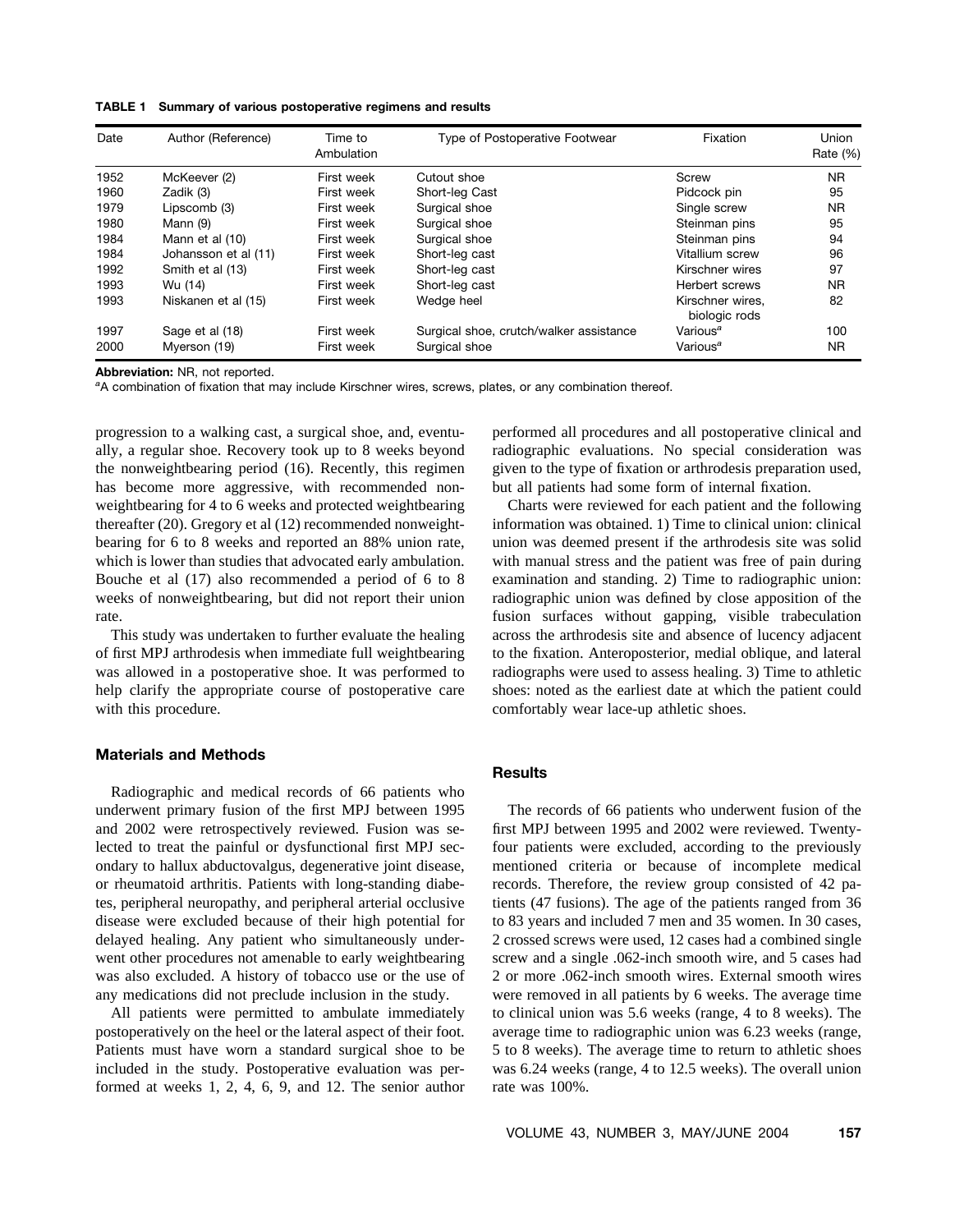## **Discussion**

The results observed in this patient population suggest that early ambulation after first MPJ fusion is a viable option and does not compromise healing after the procedure. These results were consistent across a wide age range and a varied patient population.

The authors believe the high rates of healing in this series and those of others can be explained by several factors (3, 9–11, 13, 15, 18). First, when internally fixated, this procedure represents a very stable construct. The site can be stabilized with a variety of internal fixation devices, such as screws and Kirschner wires. Stability of the site promotes primary bone healing. Second, direct access to the joint facilitates a minimal dissection technique, thereby preserving local blood supply. A dorsomedial incision of skin and the joint capsule avoids major vascular structures and allows intracapsular and subperiosteal dissection while preserving the perforating blood supply. Third, preparing the joint surfaces in a cup-and-cone fashion creates a relatively large surface area for fusion. This large surface area enhances stability and healing.

Most importantly, the authors believe the position of the fusion resists force transfer to the fusion site from the hallux if a flatfoot gait is maintained in the postoperative period. Typically, first MPJ arthrodesis is positioned with the hallux dorsiflexed 15° to 20° from the weightbearing surface. This position prevents the toe from purchasing the ground until heel lift and the initiation of propulsion. For the first 3 to 4 postoperative weeks, most patients avoid bearing weight on the hallux by rolling to the lateral side of the foot to avoid discomfort. Because the hallux does not bear weight during an appropulsive gait, minimal bending forces will occur at the fusion site to disrupt healing. If care is taken to train the patient to maintain a flatfooted gait, very little force will cross the first MPJ.

Return to regular shoe gear was consistent among patients in this study, with most patients returning to shoes within 6 weeks. It has been the author's experience that pain caused by pressure on the incisions and surgical site is the most common factor that prevents patients from returning to shoes. Early weightbearing and avoidance of immobilization may have a desensitization effect on the surgical foot. The authors have noted that patients return to shoes with greater comfort than if they were transitioning from nonweightbearing immobilization.

Neuropathic patients were excluded from this study because these patients are typically placed in a cast and kept nonweightbearing. The authors have not attempted early ambulation in these patients because they are at high risk of surgical-site disruption because of their inability to perceive pain and position. This altered perception would likely lead to excessive pressure on the surgical site and noncompliance with the postoperative regimen.

Osteopenia was not a consideration for the study, but a detailed review showed that several patients had a confirmed diagnosis of osteoporosis by bone densitometry and/or surgical findings of soft bone. However, the authors feel that osteopenia or osteoporosis is not a specific contraindication to the procedure and weightbearing regimen. A prospective study containing patients with proven osteopenia or osteoporosis would be of value.

## **Conclusion**

Patients who underwent primary first MPJ arthrodesis were permitted to ambulate within the first week of recovery in a postoperative shoe. One hundred percent union was observed in this group, suggesting that early ambulation may be permitted when primary first MPJ arthrodesis with internal fixation is performed.

## **References**

- 1. Thompson FR, McElvenny RT. Arthrodesis of the first metatarsophalangeal joint. J Bone Joint Surg 22:555–558, 1940.
- 2. McKeever DC. Arthrodesis of the first metatarsophalangeal joint for hallux valgus, hallux rigidus, and metatarsus primus varus. J Bone Joint Surg 34A:129–134, 1952.
- 3. Zadik FR Arthrodesis of the great toe. Brit Med J Nov:1573–1574, 1960.
- 4. Harrison MHM, Harvey FJ. Arthrodesis of the first metatarsophalangeal joint for hallux valgus and rigidus. J Bone Joint Surg 45A:471– 480, 1963.
- 5. Wilson JN. Cone arthrodesis of the first metatarsophalangeal joint. J Bone Joint Surg 49B:98–101, 1967.
- 6. Fitzgerald JA. A review of long-term results of arthrodesis of the first metatarsophalangeal joint. J Bone Joint Surg 51B:488–493, 1969.
- 7. Wilkinson J. Cone arthrodesis of the first metatarsophalangeal joint. Acta Orthop Scand 49:627–630, 1978.
- 8. Lipscomb PR. Arthrodesis of the first metatarsophalangeal joint for severe bunions and hallux rigidus. Clin Orthop 142:48–54, 1979.
- 9. Mann RA. Arthrodesis of the first metatarsophalangeal joint. Foot Ankle 1:159–166, 1980.
- 10. Mann RA, Thompson FM. Arthrodesis of the first metatarsophalangeal joint for hallux valgus in rheumatoid arthritis. J Bone Joint Surg 66A:687–692, 1984.
- 11. Johansson JE, Barrington TW. Cone arthrodesis of the first metatarsophalangeal joint. Foot Ankle 4:244–248, 1984.
- 12. Gregory JL, Childers R, Higgins KR, Krych SM, Harkless LB. Arthrodesis of the first metatarsophalangeal joint: a review of the literature and long-term retrospective analysis. J Foot Surg 29:369–373, 1990.
- 13. Smith RA, Joanis TL, Maxwell PD. Great toe metatarsophalangeal joint arthrodesis: a user-friendly technique. Foot Ankle 13:367–377, 1992.
- 14. Wu KK. Fusion of the metatarsophalangeal joint of the great toe with Herbert screws. Foot Ankle 14:165–169, 1993.
- 15. Niskanen RO, Lehtimaki MY, Hamalainen MMJ, Tormala P, Rokkanen PUR. Arthrodesis of the first metatarsophalangeal joint in rheumatoid arthritis. Acta Orthop Scand 64:100–102, 1993.
- 16. Yu GV, Shook JE. Arthrodesis of the first metatarsophalangeal joint. J Am Podiatr Med Assoc 84:266–279, 1994.